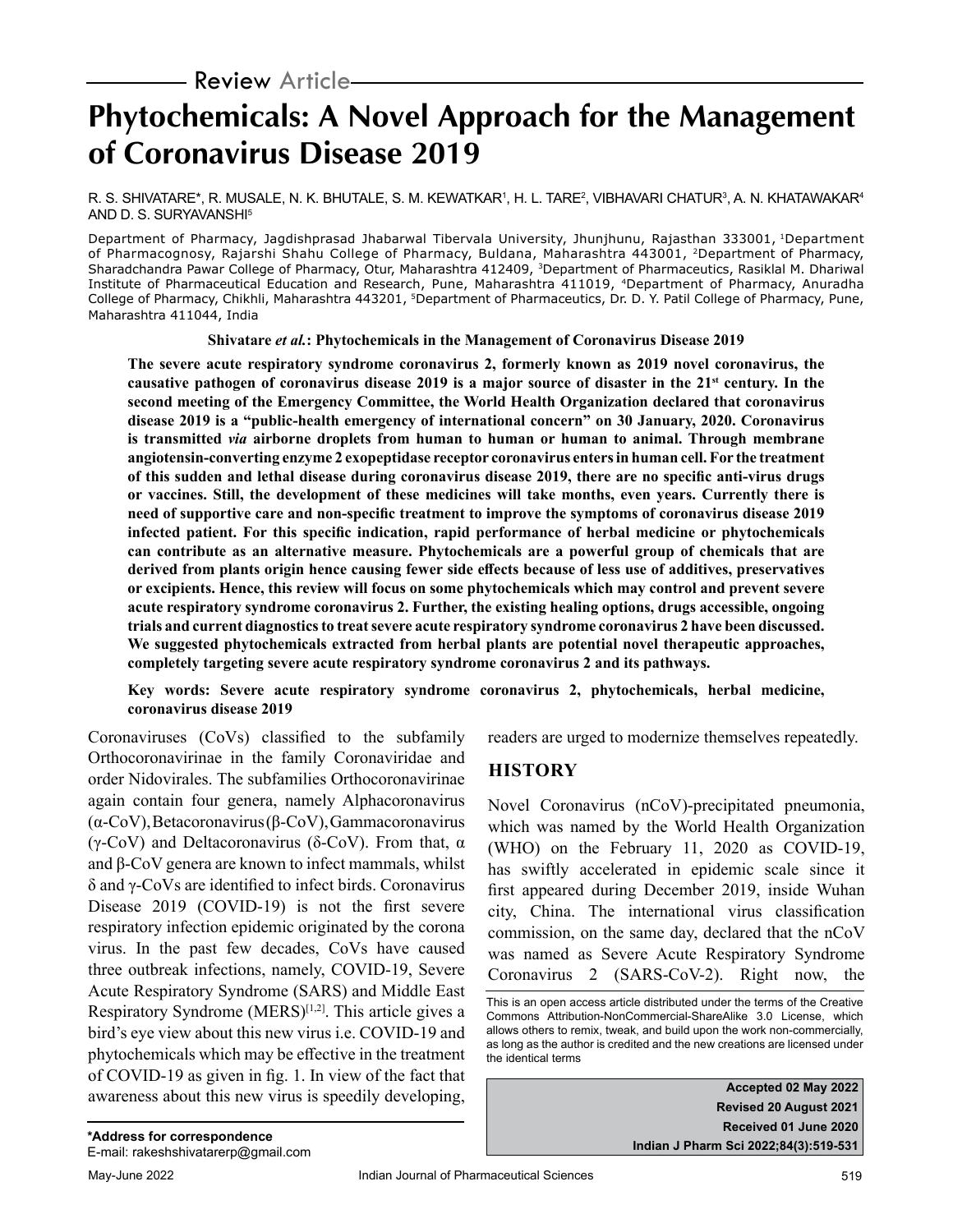

**Fig. 1: Information about COVID-19 and phytochemicals used for the treatment of COVID-19**

COVID-19 cases have been found in many countries around the world including United States of America (USA), India, Germany, Brazil, France etc.[3].

#### **Genome structure:**

COVID-19 is a sphere-shaped or pleomorphic enclosed particles surrounding single-stranded (positive-sense) Ribonucleic Acid (RNA) linked with a nucleo-protein within a capsid comprised of matrix protein. The envelope bears club-shaped glycoprotein protrusions. A few CoVs also enclose a Hemagglutinin-Esterase (HE) protein. A typical CoV have minimum six Open Reading Frames (ORFs) in its genome. Apart from γ-CoV that takes non-structural protein 1 (nsp1), the primary ORFs (ORF1a/b) constitute about two-thirds of the entire genome length, encoding sixteen nsps (nsp1-16). ORF1a and ORF1b fit in a frame shift among which it creates two polypeptides: Protein phosphatase (pp)1a and pp1ab. These polypeptides are progressed *via* virally encoded 3-Chymotrypsin Like protease (3CLpro) or Main protease  $(M<sup>pro</sup>)$  and one or more papain-like protease into 16nsps. All the structural and accent proteins are translated from the single guide RNAs (sgRNAs) of CoVs<sup>[4]</sup>. Four main structural proteins contain Spike (S), Membrane (M), Envelope (E) and Nucleocapsid (N) proteins are encoded by ORFs on the one-third of the genome near the 30-terminus. In addition to these four main structural proteins, different CoVs instruct particular structural and accessory proteins, such as 3a/b protein, HE protein and 4a/b protein. These established proteins are responsible for numerous vital functions in genome safeguarding and virus reproduction. There are 3 or 4 viral proteins in the coronavirus membrane. The most enough structural protein is the membrane (M) glycoprotein; it extents the membrane belayed 3 times, parting a short Amine  $(NH<sub>2</sub>)$ -terminal area outdoor the virus and a long Carboxyl (COOH) terminus (cytoplasm domain) inner the virion. The spike protein (S) as a kind of membrane glycoprotein constitutes the peplomers. In fact, the primary inducer of neutralizing antibodies is S protein. Between the envelopes proteins there exists a molecular interplay that probably determines the formation and composition of the corona viral membrane. M performs a predominant function in the intracellular formation of virus particles except requiring S. In the existence of tunicamycin, CoV develop and generate spikeless, noninfectious virions that incorporate M but devoid of  $S^{[5]}$ .

#### **Symptoms:**

The signs and indications of COVID-19 contamination come out later than an incubation length of about 5.2 d. The time from the onset of COVID-19 symptoms to finish ranged from 6 to 41 d with a center of 14 d. This duration is dependent on the age of the affected person and repute of the patient's immune system. It was once shorter among sufferers >70 y old in contrast with those under the age of 70. The most frequent signs and symptoms at onset of COVID-19 illness are fever, cough and fatigue, while other signs consist of sputum production, headache, haemoptysis, diarrhoea,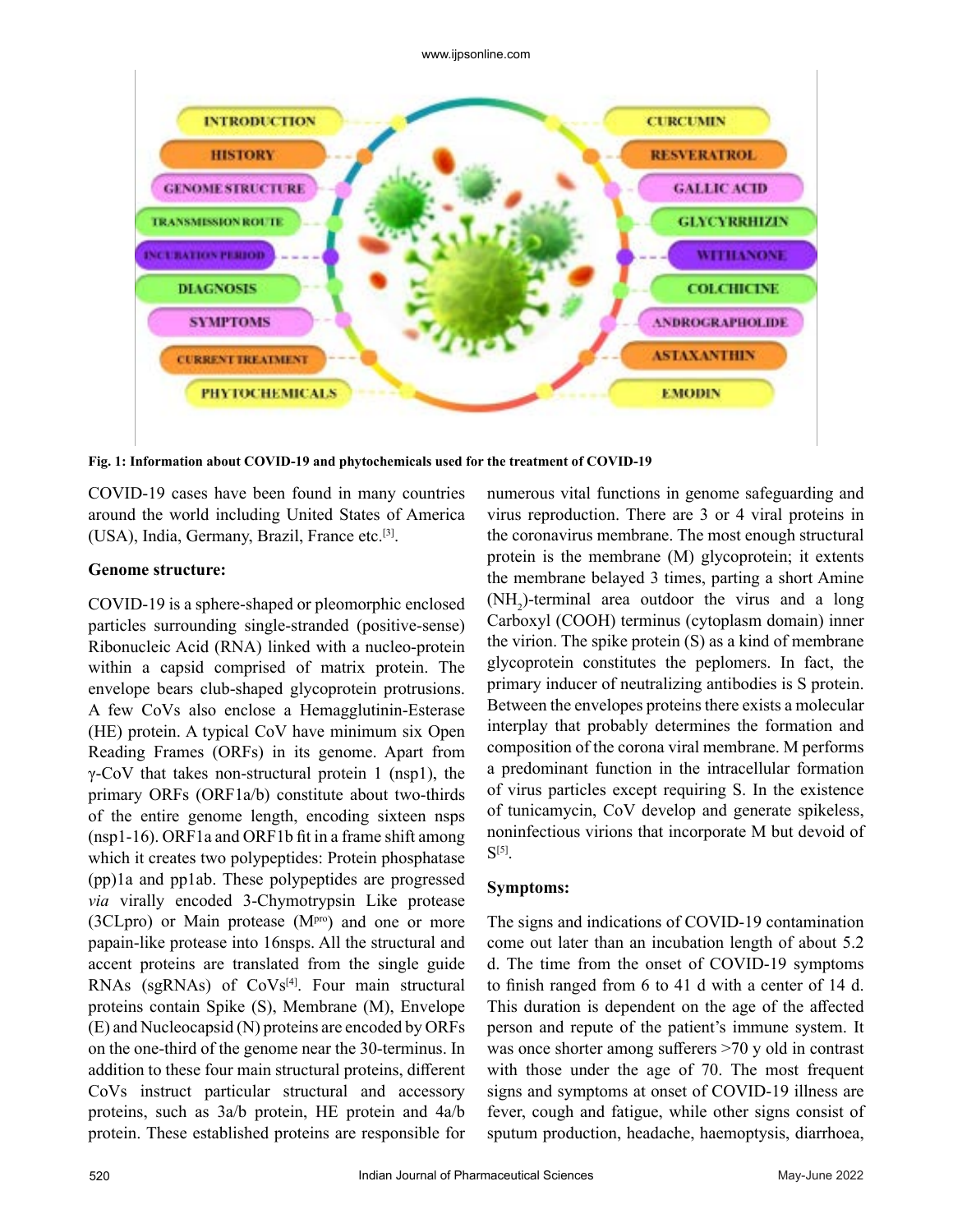dyspnoea and lymphopenia. Clinical facets published with the aid of a chest Computed Tomography (CT) scan introduced as pneumonia; however, there were bizarre facets such as RNAaemia, acute respiratory distress syndrome, acute cardiac injury and occurrence of grand-glass opacities that led to death. In some cases, the couple of peripheral ground-glass opacities were observed in subpleural regions of each lung that in all likelihood precipitated both systemic and localized immune response that led to extended inflammation. Regrettably, treatment of some instances with Interferon (IFN) inhalation showed no scientific effect and rather appeared to irritate the circumstance by using progressing pulmonary opacities $[6,7]$ .

## **Transmission route:**

Transmission of the virus is primarily *via* inhalation of suspended respiratory secretions, i.e., droplets generated when an infected individual coughs, sneezes or speaks, or through direct contact with an infected patient. There is a possibility that viral RNA may also be transmitted through microparticles of saliva, e.g. in exhaled air or when speaking, although this remains to be confirmed. Viral load in saliva peaks at presentation and remains high for at least the  $1<sup>st</sup>$  w of symptomatic illness, gradually declining the reafter but remaining detectable for 20 d or more.

The virus can also be transmitted *via* fomites. It remains viable for up to 24 h on cardboard and for up to 72 h on plastic and stainless steel. Infectious droplets and body fluids can also contaminate the human conjunctival epithelium, producing ocular complications that may then progress to respiratory infection. At later stages of infection, viral persistence has been detected in anal swabs, blood and serum, suggesting additional shedding mechanisms and the potential for transmission *via* the oral-fecal or body fluid routes<sup>[4,8]</sup>.

## **Incubation period:**

The mean incubation period of SARS-CoV-2 is estimated to be 3-7 d (range, 2-14 d), indicating a long transmission period of SARS-CoV-2. It is estimated that SARS-CoV-2 latency is consistent with those of other known human CoVs, including non-SARS human CoVs (mean 3 d, range 2-5 d), SARS-CoV (mean 5 d, range 2-14 d) and MERS-CoV (mean 5.7 d, range 2-14 d). Moreover, it has been reported that asymptomatic COVID-19 patients during their incubation periods can effectively transmit SARS-CoV-2, which is different from SARS-CoV because most SARS-CoV cases are infected by 'superspreaders' and SARS-CoV cases cannot infect susceptible persons during the incubation period. Taken together, these data fully support the current period of active monitoring recommended by the WHO of 14  $d^{[9,10]}$ .

## **Diagnosis:**

Quick and precise detection of SARS-CoV-2 is important to manage the outbreak of COVID-19. Nucleic acid detection may be a major technique of laboratory designation. Reverse Transcription quantitative Polymerase Chain Reaction (RT-qPCR) may be a molecular biological analysis technology based on nucleic acid sequences. The entire SARS-CoV-2 genome sequences are existing in GenBank. Thus, the nucleic acid of SARS-CoV-2 is often identified by RT-qPCR or through viral gene sequencing of nasopharyngeal and oropharyngeal swabs, sputum, stool or blood samples. However, assortment of these specimen arrange by healthcare workers involve close contact with patients, that poses a possibility of scattering the virus to healthcare workers. Furthermore, gathering of nasopharyngeal or oropharyngeal specimens could cause bleeding, particularly in patients with blood disease. Significantly, To *et al.* establish that SARS-CoV-2 may be effectively detected within the saliva samples of infected patients, signifying that saliva may be a promising non-invasive specimen form for analysis, monitoring and infection control of COVID-19 patients<sup>[11,12]</sup>.

Further RT-qPCR, Zhang *et al.* explained a protocol by means of Clustered Regularly Interspaced Short Palindromic Repeats (CRISPR)-based Specific High-sensitivity Enzymatic Reporter UnLOCKing (SHERLOCK) method for the finding of SARS-CoV-2. With artificial SARS-CoV-2 virus RNA fragments, the authors established that this technique is able to constantly detect target sequences of SARS-CoV-2 in a range between 20 and 200 attometer (am) (10- 100 copies per microlitre of input). This test will be read out by a dipstick in  $\leq 1$  h, without requiring complicated instrumentation. As compared to RTqPCR, the SHERLOCK technique is more precise and also the detection time is reduced by one-half. Therefore, utilization of the SHERLOCK technique for the finding of SARS-CoV-2 in clinical patient samples is estimated $[13-15]$ .

## **Current treatment:**

The person-to-person communication of COVID-19 contamination led to the segregation of patients that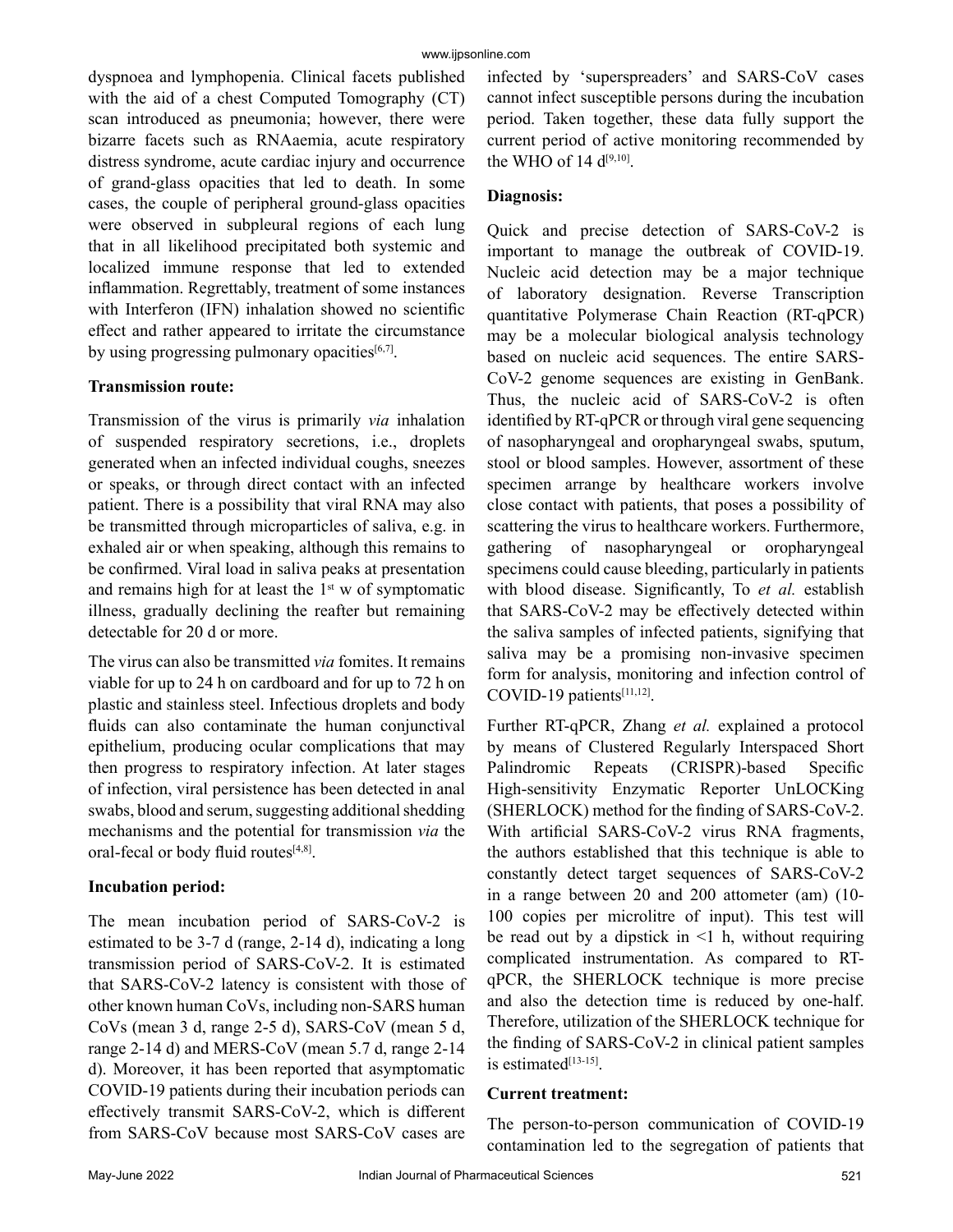were administered a range of treatments. Currently, there are no definite antiviral drugs or vaccine to treat COVID-19 infection for potential treatment of humans. The sole alternative accessible is using broad-spectrum antiviral drugs similar to nucleoside analogues and moreover Human Immunodeficiency Virus (HIV)-protease inhibitors that might attenuate the infection until the precise antiviral becomes existing. The treatment that has been so far used proved that 75 patients were administrated existing antiviral drugs. The track of treatment enclosed double on a daily basis oral administration of 75 mg oseltamivir, 500 mg lopinavir, 500 mg ritonavir and therefore the intravenous administration of 0-25 g ganciclovir for 3-14 d. One more information showed that the broadspectrum antivirals remdesivir and chloroquine are extremely effective within the management of 2019 nCoV infection *in vitro*. These antiviral compounds are utilized in human patients with a security record. Hence, these therapeutic agents are thought to treat COVID-19 infection. Additionally, there are varieties of alternative compounds that are in development. These contain the clinical applicant Molnupiravir (EIDD-2801) that has exposed high therapeutic potential against seasonal and epidemic contagion virus infections and this shows another potential drug to be considered for the management of COVID-19 infection. Beside those lines, until additional precise therapeutics become existing, it is sensible to judge more broad-spectrum antivirals that offer drug treatment alternative for COVID-19 infection which contain neuraminidase inhibitors, peptide (EK1), lopinavir/ritonavir and RNA synthesis inhibitors. It is still obvious, that additional analysis is desperately required to spot novel chemotherapeutic medicines for treating COVID-19 infections. So as to develop pre and post exposure prevention against COVID-19, there is an urgent requirement to set up an animal model to reproduce the severe disease presently ascertained in humans. Several teams of scientists are presently operating and exhausting to build up a nonhuman primate model to learn COVID-19 infection to determine fast track novel therapeutics and for the testing of possible vaccines in addition to providing a superior understanding of virus-host interactions<sup>[16,17]</sup>.

#### **Importance of phytochemicals:**

Medicines originated from herbals include Ayurveda, Siddha and Unani that are effectively accomplished for treating various diseases. These came into continuation 5000 y ago and these systems are seen and scripted in olden literature. The phytochemicals are created by plants to shield themselves against environmental hazards like water changes and microorganisms and to relinquish them their specific color, aroma, flavor and texture. Additionally, recent analysis demonstrated that they also need significant effects on human health nonetheless they never thought of essential nutrients. Research facility studies have exposed that these phytochemicals have the capability to stop certain compounds in drink, food and breathe from changing into carcinogens. It will moreover, decrease the swelling that triggers cancer growth. Besides, the phytochemicals reduce the oxidative damage to cells which will cause a variety of diseases and help in hormonal regulation. Researchers predicted that there are about 4000 phytochemicals that have been recognized so far, but only a little fraction of them have been studied strongly. These phytochemicals are frequently found in an extensive range of plants and are mainly present in consumed foods such as vegetables, fruits, green tea, coffee, grains, beans and so on. Phytochemicals are usually unnoticed in research and development of current drugs because their translational potentials are frequently belittled $[18,19]$ . In spite of the fact that these medicines are ambiguous, there is wide background for their utilization in non-Western medical technology. A single herb may contain numerous phytochemical constituents that work alone or in combination with other compounds to deliver the specified pharmacological impact. The seek for new compounds with antiviral action has regularly been unsuitable due to viral resistance together with viral inactivity and repetitive contamination in immunecompromised patients. Among antiviral therapeutic technique, the bulk of them are non-specific for viruses. The progressions in creating antiviral agents are the major spotlight in medical research. The antiviral impacts of phytochemicals have played a huge part at diverse stages of viral development<sup>[20]</sup>. Phytochemicals derived pharmacological formulations stamped a major commitment for viral contaminations. Based on the accessibility of reasonable, proficient and fast bioassay systems, the antiviral compounds have been utilized for quick screening from plant extracts and fractions. Rather than synthetic antiviral drugs, phytochemicals convey fundamental raw materials for significant antiviral drugs. Synthetic drugs have been supplemented by phytochemicals, as life-saving drugs in a variety of viral diseases. Shockingly, the usage of this medicine has been passed down to eras by word of mouth and most of them have been misplaced over time, due to the need of appropriate documentation.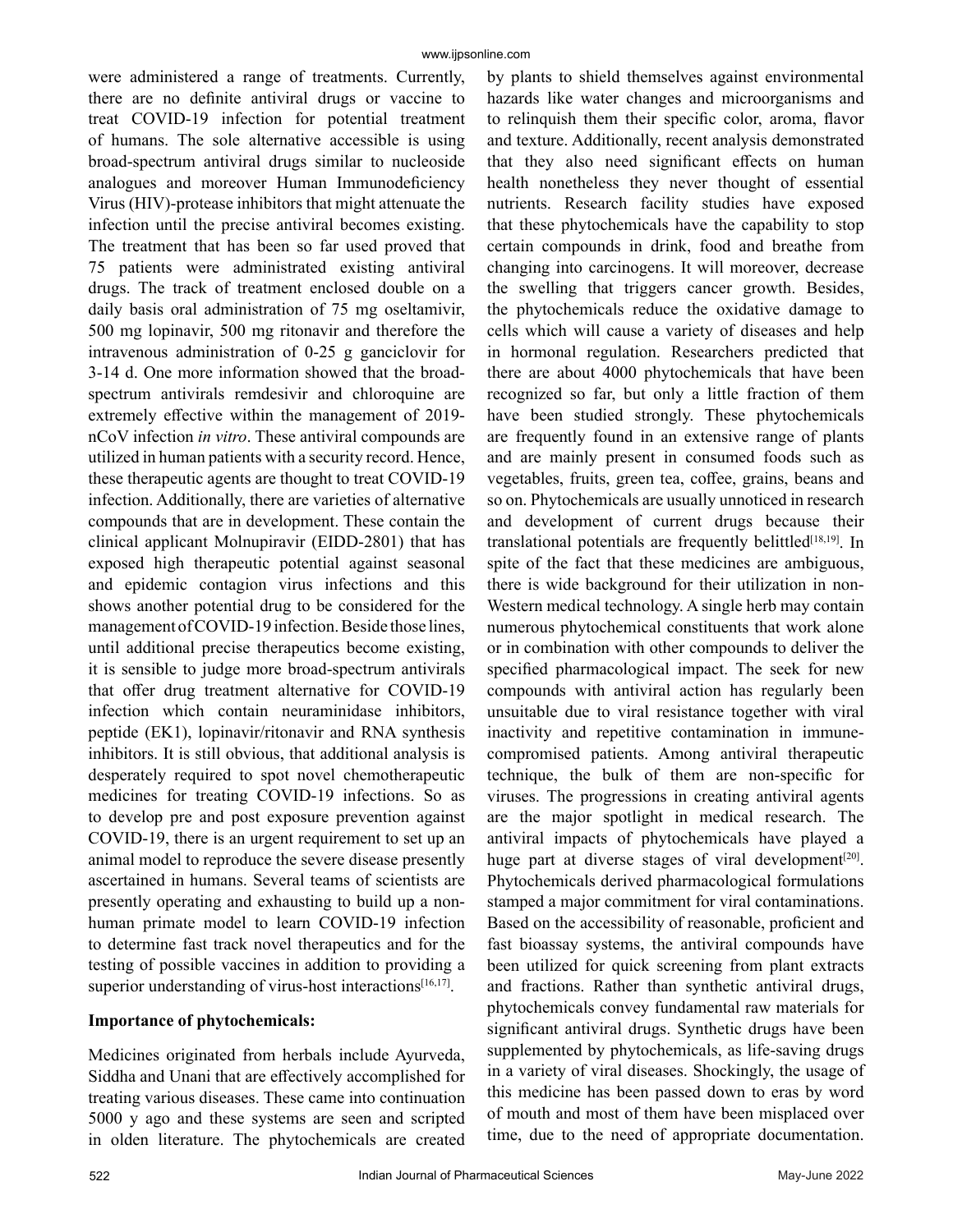Research on these phytochemicals may offer assistance to advance their utilization in clinical settings to avoid or treat different ailments. Since numerous Indian medicinal plants display anti-inflammatory, antiviral and antioxidant properties, it could be favorable to believe them for the treatment of COVID-19. It is obvious that standard clinical trials ought to be carried out to logically demonstrate its adequacy $[21,22]$ .

## **PHYTOCHEMICALS IN THE MANAGEMENT OF COVID-19**

## **Curcumin:**

In recent times a molecular docking study indicated that curcumin have higher binding capability to the receptors and should restrain the entry of COVID-19 virus. Angiotensin Converting Enzyme 2 (ACE2) is the receptor that connects with SARS-CoV-2 spike glycoprotein which supports the membrane fusion and virus infection happens through endocytosis. Hence, spike glycoprotein could be a potential candidate for drug targeting to restrain the entry of virus, that *in silico* docking studies exposed that curcumin may possibly restrain ACE2 to suppress COVID19 passage to the cell[23].

Wen *et al.* have examined the impact of curcumin on viral replication by measurement of the amount of spike proteins that show in cultures of Vero E6 cells infected with SARS-CoV. Their result is incontestible that the inhibitory result of curcumin in EC50 values was higher than 10  $\mu$ M on SARS-CoV replication<sup>[24]</sup>.

Khaerunnisa *et al.* inspected the part of many phytochemical compounds like curcumin that will have the potential to repress the COVID-19 disease by molecular docking. Curcumin appeared generally with low binding energies and inhibition constants. They recommended that curcumin may have a latent inhibitory consequence on COVID-19 M<sup>pro</sup> and might potentially act as a therapeutic agent<sup>[25]</sup>.

There is growing proof on the repressive actions of curcumin on inflammatory cytokines. Curcumin obstructs the vital signals, directing the expression of different pro-inflammatory cytokines together with Nuclear Factor-Kappa B (NF-κB) and Mitogen-Activated Protein Kinase (MAPK) pathways. Curcumin have anti-inflammatory and anti-fibrotic impacts by diminishing the expression of vital chemokines and cytokines included in lung infection such as Interferon gamma (IFN-γ), Monocyte Chemoattractant Protein-1 (MCP-1), Interleukin (IL)-6 and IL-10. Curcumin has an inhibitory impact against the human Respiratory Syncytial Virus (RSV) contamination by avoiding RSV replication, the discharge of Tumour Necrosis Factor alpha (TNF- $\alpha$ ) and down regulation of phospho-NFκB[26].

#### **Resveratrol:**

Lin *et al.* illustrated conceivable antiviral mechanisms for resveratrol. Resveratrol has been reported to stimulate Extracellular Signal-Regulated Kinase 1/2 (ERK1/2) signaling pathway and support cell proliferation and improve Sirtuin 1 (SIR1) signaling, both of which are connected to cellular survival and Deoxyribonucleic Acid (DNA) restore in response to DNA harm. On the other hand, resveratrol may neutralize the MERS-CoV-induced apoptosis by down-regulating Fibroblast Growth Factor-2 (FGF-2) signaling. In addition, MERS-CoV infection might lead to the generation of inflammatory cytokines while resveratrol could decrease the inflammation *via* interfering with the NF-κB pathway. In their experiment, the levels of cleaved caspase 3 were decreased by resveratrol later than MERS-CoV infection. These modifications may be consequences of direct inhibition of caspase 3 cleavage by reversion of cell survival and the decrease of virus-induced apoptosis by resveratrol or restraint of an upstream incident that is required for caspase 3 cleavage[27].

Resveratrol-treatment curbed the TNF-α generation, showing that the anti-retroviral action of resveratrol may be accomplished by lessening the inflammatory response. The IFN-γ level was prominent in the dose of 10 mg/kg/d resveratrol treated cluster as well as 30 mg/kg/d resveratrol-treated set after RV infection. The proportion of Cluster of Differentiation (CD) 4+/CD8+ in resveratrol-treated sets were the similar as that in mock infected cluster, signifying that resveratrol may maintain the immune function in Rotavirus-infected piglets. It was found that resveratrol might reduce diarrhea stimulated by Rotavirus infection<sup>[28]</sup>.

Zhao *et al.* examined the antiviral action of resveratrol against Pseudorabies Virus (PRV) and its mechanism of action. The consequences proved that resveratrol potently repressed PRV replication in a dose-dependent manner. The inhibition of virus reproduction in the existence of resveratrol was not credited to straight inactivation or inhibition of viral entrance into the host cells but due to the inhibition of viral reproduction in host cells. Additional studies illustrated that resveratrol may be a strong inhibitor of both NF-κB activation and NF-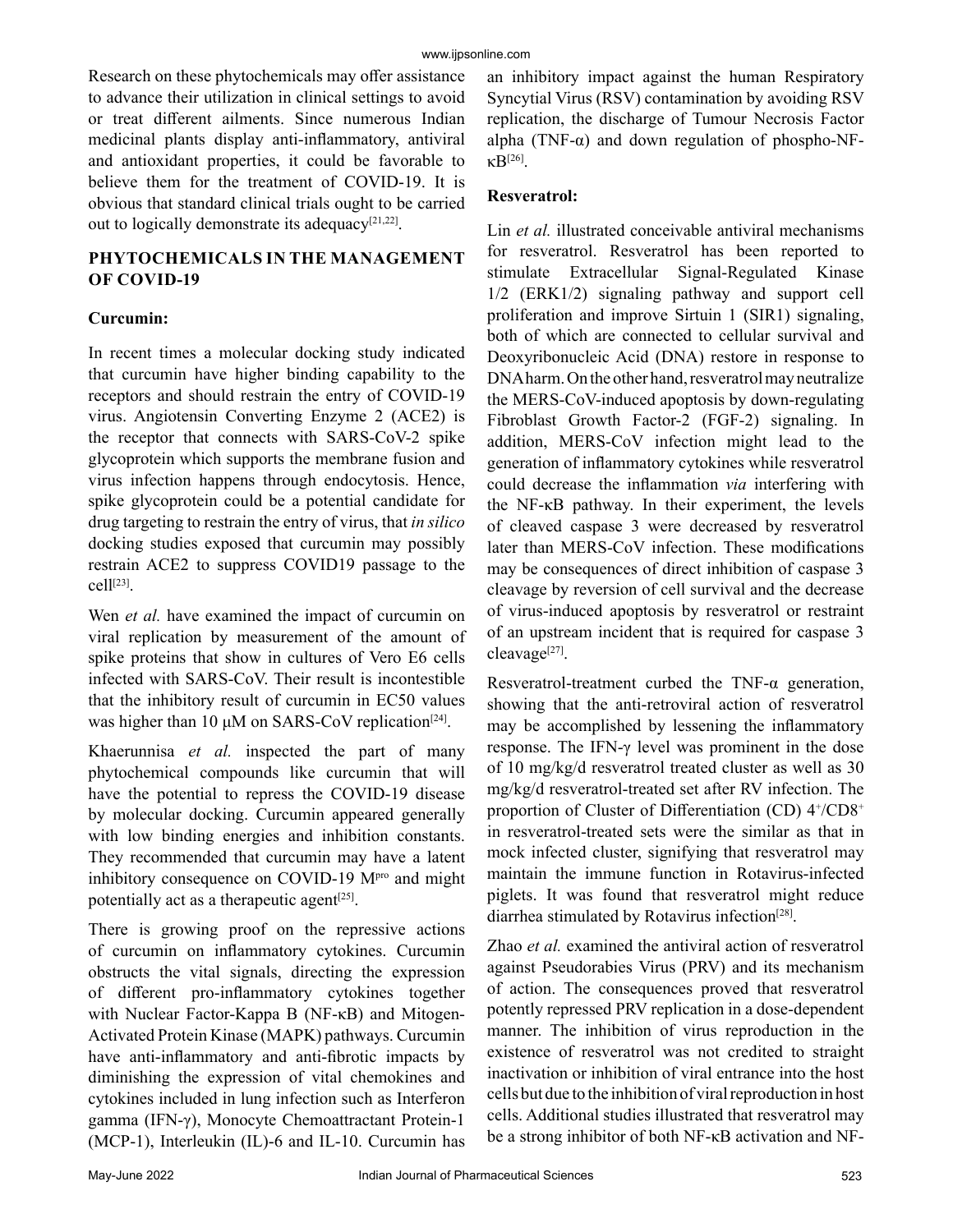κB-dependent gene expression through its capacity to restrain Inhibitor of NF-κB (IκB) kinase activity, which is the key controller in NF-κB actuation. Therefore, the inhibitory impact of resveratrol on PRV-induced cell passing and gene expression may be due to its capacity to restrain the degradation of IKB kinase<sup>[29]</sup>. In spite of the fact that there are no information for utilizing resveratrol in peoples infected with SARS-CoV-2, the above results illustrate that this compound might be an adjunctive antiviral agent to believe, particularly based on the information distributed by Linn *et al.* showing activity against MERS-CoV *in vitro*.

## **Gallic acid:**

Gallic acid interfered with different intra-cellular inflammatory pathways that actuate ulcerative colitis. The compound hinders the expression of nuclear transcription variables, such as NF-κB and Signal Transducer and Activator of Transcription 3 (STAT3), and down-regulates their inflammatory downstream objectives. It too decreases the expression and/or action of pro-inflammatory cytokines and inflammatory proteins, including INF-γ, TNF-α, IL-1β, IL-17, IL-6, IL-23, IL-21, inducible Nitric Oxide Synthase (iNOS) and Cyclooxygenase (COX)-2, and diminishes the expression and invasion of neutrophils and CD68<sup>+</sup> macrophages into the colon<sup>[30,31]</sup>. Gallic acid is able to quench the flames of inflammation by means of distinctive mechanisms. It diminishes the expression and discharge of pro-inflammatory and inflammatory mediators, such as substance P, bradykinin, COX-2, NF- $κ$ B, IL-4, IL-2, IL-5, TNF- $α$  and IFN- $γ$ . The compound moreover represses the phagocyte or Polymorphonuclear (PMN) mediated inflammatory reactions by scavenging Reactive Oxygen Species (ROS) and diminishing the Myeloperoxidase (MPO) action[32].

Gallic acid is able to restrain HIV-1 integrase, HIV-1 protease dimerization, HIV-1 transcriptase, Hepatitis C Virus (HCV) replication, HCV attachment and penetration, the Herpes Simplex Virus (HSV)-1, HCV serine protease and HSV-2 attachment and diffusion. It as well causes disturbance in *Haemophilus influenzae* A and B particles<sup>[32,33]</sup>.

Phenolic compounds through their phenol rings interaction with viral proteins and/or RNA, or *via* its modifiable MAPK signaling in host cell defense, act as antiviral activity against many viruses such as HCV and HIV. Gallic acid polyphenols executed hydrogen bonds with 1 or 2 of the Nucleoside Triphosphate (NTP) entry channels amino acids in COVID-19 polymerase. Polyphenols binds with NTP of COVID-19 polymerase could influence in the access of the substrate and divalent cations into the central active site cavity, repressing the enzyme activity. It shows promising result that gallic acid displayed high binding resemblance than ribavirin to COVID-19 polymerase and show good drug resemblance and pharmacokinetic properties. Thus, gallic acid may be considered as a potential treatment option for COVID-19[34].

## **Glycyrrhizin:**

As the host cell receptor is significant for virus access, focusing on ACE2 could be a promising potential approach for avoiding SARS-CoV-2 contamination and more valuably, repressing the virus from diffusing out of the contaminated cell and attaching to and entering new permissive target cells. Glycyrrhizin has newly been shown to have the potential to attach with ACE2. Even though this investigation was performed *in silico* by means of molecular docking and the *in vitro* exhibition of an interaction remains to be confirmed, glycyrrhizin may still be considered as a latent treatment for COVID-19 because it has an antiviral outcome on SARS-CoV<sup>[35]</sup>.

In addition, glycyrrhizin has been reported to produce endogenous IFN. IFN is suggested in all 7 descriptions of the diagnosis and treatment of pneumonia contaminated by nCoV issued by the National Health Commission of China, maybe because of the current experience of clinical practice on COVID-19 and earlier settlement in management of severe MERS-CoV infection. While IFN is a broad-spectrum antiviral, it would restrain spreading of infection by restraining replication of both DNA and RNA infections at diverse stages of their replicative cycles and by actuating immune cell populations to clear virus infections. For that reason, glycyrrhizin may too play an indirect part in treatment of COVID-19. In the absence of a pathogen-specific antiviral or a targeted vaccine, numerous drugs with antiviral potential have been explored as of late for the treatment of COVID-19. Drug-producing liver injury has become a severe health problem. Glycyrrhizin, with its recognized liver-protection actions, could play a supporting role in COVID-19 treatment<sup>[36]</sup>.

Since ROS play an essential role in inflammatory reaction, antioxidants can also be efficient for the management of cytokine storm stimulated by infection. Glycyrrhizin may be able to inhibit the accumulation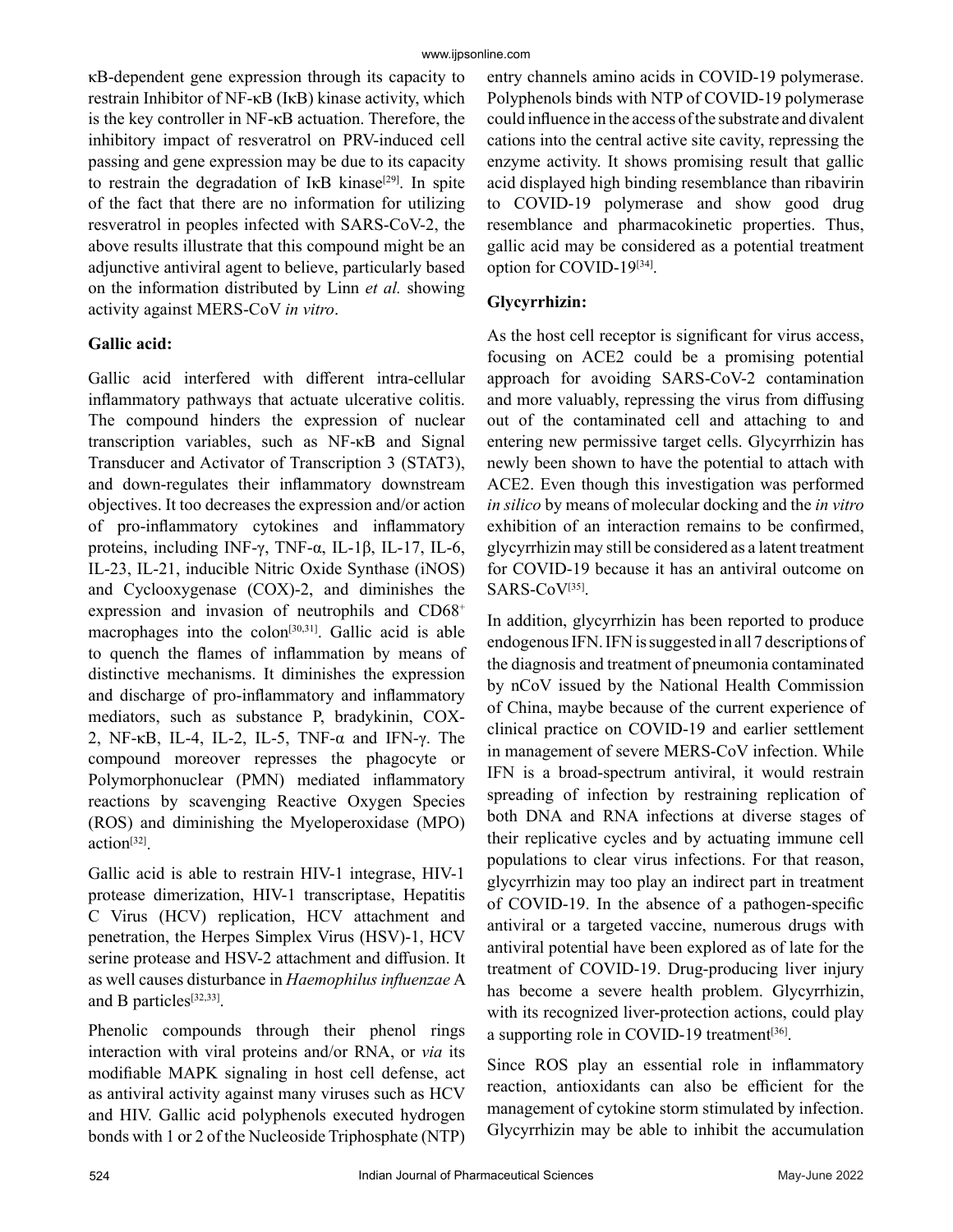of intracellular ROS caused by virus contamination. Inhibition of ROS development through glycyrrhizin can also decrease the activation of c-Jun N-terminal Kinase (JNK), NF-κB, p38 and redox-sensitive signaling procedures that are known to be appropriate for virus reproduction, by this means of suppressing virus reproduction. In expansion, a steady inflammatory or cytokine storm reaction caused by SARS-CoV-2 can result in enactment of coagulation and complement cascades, which may lead to several organs failure. Records appeared that glycyrrhizin could be a specific inhibitor of thrombin. These results indicate that glycyrrhizin has significant therapeutic benefits for COVID-19 through multisite mechanisms[37,38].

#### **Withanone:**

Kumar *et al.* inspected the binding potential of withanone (active withanolides extracted from Ashwagandha) to an extremely conserved protein, M<sup>pro</sup> of SARS-CoV-2. They established that withanone attach to the substrate-binding pocket of SARS-CoV-2 Mpro with adequacy and binding energies corresponding to a previously claimed N3 protease inhibitor. Comparative to N3 inhibitor, withanone were binding with the extremely preserved residues of the proteases of CoVs. The interacting stability of these molecules was further evaluated by means of molecular dynamics replication. The interacting free energies deliberated *via* Molecular Mechanics/Generalized Born Surface Area (MM/GBSA) for N3 inhibitor. Information at this point predicted that these natural compounds may have the potential to repress the efficient activity of SARS-CoV-2 protease (a crucial protein for virus endurance) and therefore may save time and cost required for designing/development and early screening for anti-COVID drugs; may propose few therapeutic value for the management of original deadly coronavirus disease; warrants prioritized advance approval within the research facility and clinical tests[39].

Balkrishna *et al.* reported that withanone, docked exceptionally well in the binding border of ACE2- Receptor Binding Domain (RBD) complex and were found to shift somewhat towards the interface middle on simulation. Withanone altogether diminished electrostatic component of interacting free energies of ACE2-RBD complex. Two salt bridges were moreover distinguished at the interface; inclusion of withanone destabilized these salt bridges and diminished their occupancies. They hypothesize, such an intrusion of electrostatic interactions between the RBD and ACE2 would obstruct or deteriorate COVID-19 access and its subsequent contamination<sup>[40]</sup>.

## **Colchicine:**

Colchicine interacts to unpolymerized tubulin heterodimers, producing a constant compound that successfully restrains microtubule dynamics upon interacting to microtubule ends. Besides, colchicine may be a non-selective inhibitor of Nod-Like Receptor Protein 3 (NLRP3) inflammasome. Whereas firstly it has been thought of just as an inhibitor of microtubule polymerization and leucocyte invasion, it is presently assumed that a considerable part of colchicine is recognized to restraint of the NLRP3 inflammasome. Colchicine represses inflammasome on two levels: it restrains P2X Purinoceptor 7 (P2X7) receptor enactment and Apoptosis-associated Speck-like protein containing a Caspase-activation and recruitment domain (ASC) polymerization, in that way hindering interaction among pyrin-like domains<sup>[41]</sup>. Moreover, colchicine smoothen the transport of mitochondria and consequent approximation of ASC to NLRP3, showing that microtubules mediated the transfer of mitochondria to produce best sites for enactment of the NLRP3 inflammasome. Colchicine has been appeared to constrain IL-1β production as a response to diverse NLRP3 inflammasome inducers in a dose-dependent manner. For instance, in the situation of acute coronary syndrome, colchicine was useful in stifling IL-1β, IL-6 and IL-18, which was credited to inflammasome inhibition[42,43].

The Greek Study in the Effects of Colchicine in COVID-19 complications prevention (GRECCO-19) will be a planned, open-labeled, randomized, controlled study to evaluate the effects of colchicine in COVID-19 complications anticipation. Patients with research lab established SARS-CoV-2 infection (beneath RT-PCR) and clinical picture that includes temperature more than  $37.5^\circ$  and at least 2 out of the below will be included: Sustained throat; sustained coughing pain; fatigue/ tiredness; anosmia and/or ageusia; Partial pressure of oxygen (PaO<sub>2</sub>)<95 mmHg. Patients will be randomized  $(1:1)$  in colchicine or control set<sup>[44]</sup>.

#### **Andrographolide:**

Andrographolide is a laboratory diterpenoid derived from *Andrographis paniculata* stem and leaves. Andrographolide hindered IFN-γ, IL-2 and IL-6 expression, diminishing the cellular and humoral adaptive immune reaction in T cells. Andrographolide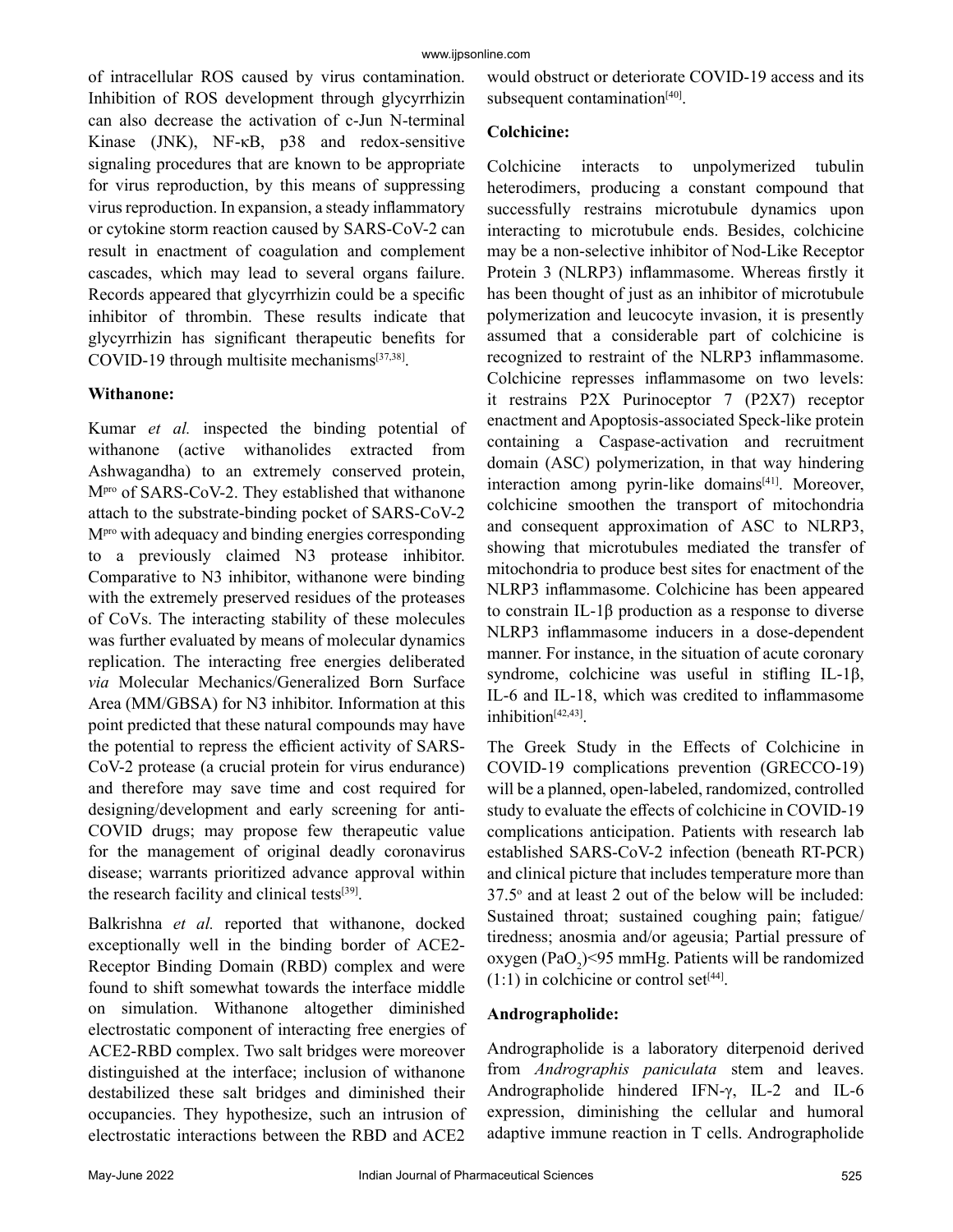diminished the antigen presenting potential of dendritic cells to T cells. The andrographolide administration decreased the serum immunoglobulin, IL-4, IL-13, IL-5 and T helper type 2 (Th2) cytokine, in an ovalbumin-induced asthma rat model. Andrographolide signifying its role in angiogenesis by decreasing migration and invasion, adhesion molecule Intercellular Adhesion Molecule 1 (ICAM-1) and endothelial cell proliferation<sup>[45]</sup>. The andrographolide hindered NFκB interacting to DNA and hence diminishing proinflammatory proteins expression like iNOS and COX-2[46]. Zhang *et al.* carried out an experiment to conclude the effect of andrographolide on insulinoma tumor growth. Andrographolide restrain the development of insulinoma tumor by focusing the Toll-Like Receptor 4 (TLR4)/NF- $\kappa$ B signaling pathway<sup>[47]</sup>. In neutrophils, the generation of ROS was restrained by andrographolide. Andrographolide directed the generation of components such as IFN-γ, Natural Killer (NK) cells, IL-2 and TNF-α. The andrographolide enhanced the expression of CD markers and generation of TNF-α, as a result increasing the cytotoxic potential of lymphocytes[48]. Enmozhi *et al.* assessed andrographolide as a potential inhibitor of the Mpro of SARS-COV-2 through *in silico* studies such as target analysis, molecular docking, Absorption, Distribution, Metabolism and Excretion (ADME) prediction and toxicity prediction. Andrographolide was docked effectively in the binding position of SARS-CoV-2 M<sup>pro</sup>. This molecule moreover complies with the Lipinski's rule, which makes it a promising compound to seek after assisting biochemical and cell based assays to investigate its potential for utilization against COVID-19<sup>[49]</sup>.

## **Astaxanthin:**

Astaxanthin is a xanthophyll carotenoid, which is present in *Haematococcus pluvialis*, *Chlorella zofingiensis*, *Chlorococcum* and *Phaffia rhodozyma*. Astaxanthin essentially constrict pathological elevation, inflammatory cell signaling NF-κB pathway together with *in vitro* and *in vivo* study and diminish TNF- $\alpha$  in humans, ensuring reduction in numerous pro-inflammatory cytokine level, which might show potential in maintaining lung health and reducing the impact of SARS-CoV-2 infection. Astaxanthin moreover identified to notably decrease other significant mediators of inflammation, including IL-1β, IL-6, C-Reactive Protein (CRP), COX-2, iNOS, Prostaglandin E2 (PGE2) and Nitric Oxide (NO)<sup>[50]</sup>. Miyachi *et al.* studied that treatment with astaxanthin show localization of NF-κB/ p65 and the level of inflammatory cytokines (TNF- $α$ ,

IL-6) tend to decrease and considerable enhancement of cell proliferation *in vitro*. Astaxanthin moreover reported to hinder apoptosis in alveolar epithelial cells. Furthermore, to the restraint of NF-κB pathway activation, reduction in the M1/M2 macrophage phenotype proportion is significant in diminishing levels of inflammatory cytokines<sup>[51]</sup>. These molecules also modulate the generation of Th1 cytokines, such as IFN-γ and IL-2, without causing considerable cytotoxic effects in primary cultured lymphocytes. Astaxanthin applies regulatory activities on the immune system and specifically upgrades the immune response by improving multiplication and development of NK cells, granulocytes, T and B lymphocytes and monocytes $[52]$ .

Immunomodulation by natural bioactive molecules is able to give additional therapeutic support to conventional chemotherapy for a range of diseases together with COVID-19, particularly when discriminating immunosuppression is required for autoimmune disorders. Dietary astaxanthin regulate immune response; protect oxidative damage and inflammation simultaneously in human model. Astaxanthin enhanced both cell-mediated and humoral immune responses. Considerable increase of immune markers including B-cell and T-cell mitogen-induced lymphocyte proliferation, Leukocyte Functionassociated Antigen-1 (LFA-1) expression and IFN-γ and IL-6 production were reported $[53]$ . With the viral disease of respiratory epithelial cells, dendritic cells phagocytose the virus and given antigens to T cells. Effector T cells worked by killing the infected epithelial cells and cytotoxic CD8+ T cells create and free pro-inflammatory cytokines which bring cell apoptosis. Both the cell apoptosis and pathogen activate and intensify the host innate immune response. Characteristics of COVID-19 recommend a reduced level of lymphocytes, neutrophils, CD8<sup>+</sup> T and CD4<sup>+</sup> T cells in peripheral blood specify disease severity[50].

## **Emodin:**

Emodin may show its antiviral activity by restraining casein kinase 2, which is broken by many viruses for the phosphorylation of proteins that are crucial for their life cycle<sup>[54]</sup>. Emodin also interrupted the lipid bilayer, resulting in the inactivation of enclosed virus[55]. Ho *et al.* demonstrated that emodin was able to block the SARS-CoV S protein and ACE2 interaction. Preincubation of S protein or S protein-pseudo type retrovirus with emodin also eliminated the SARS-CoV and Vero E6 cell interaction. These conclusion recommended that in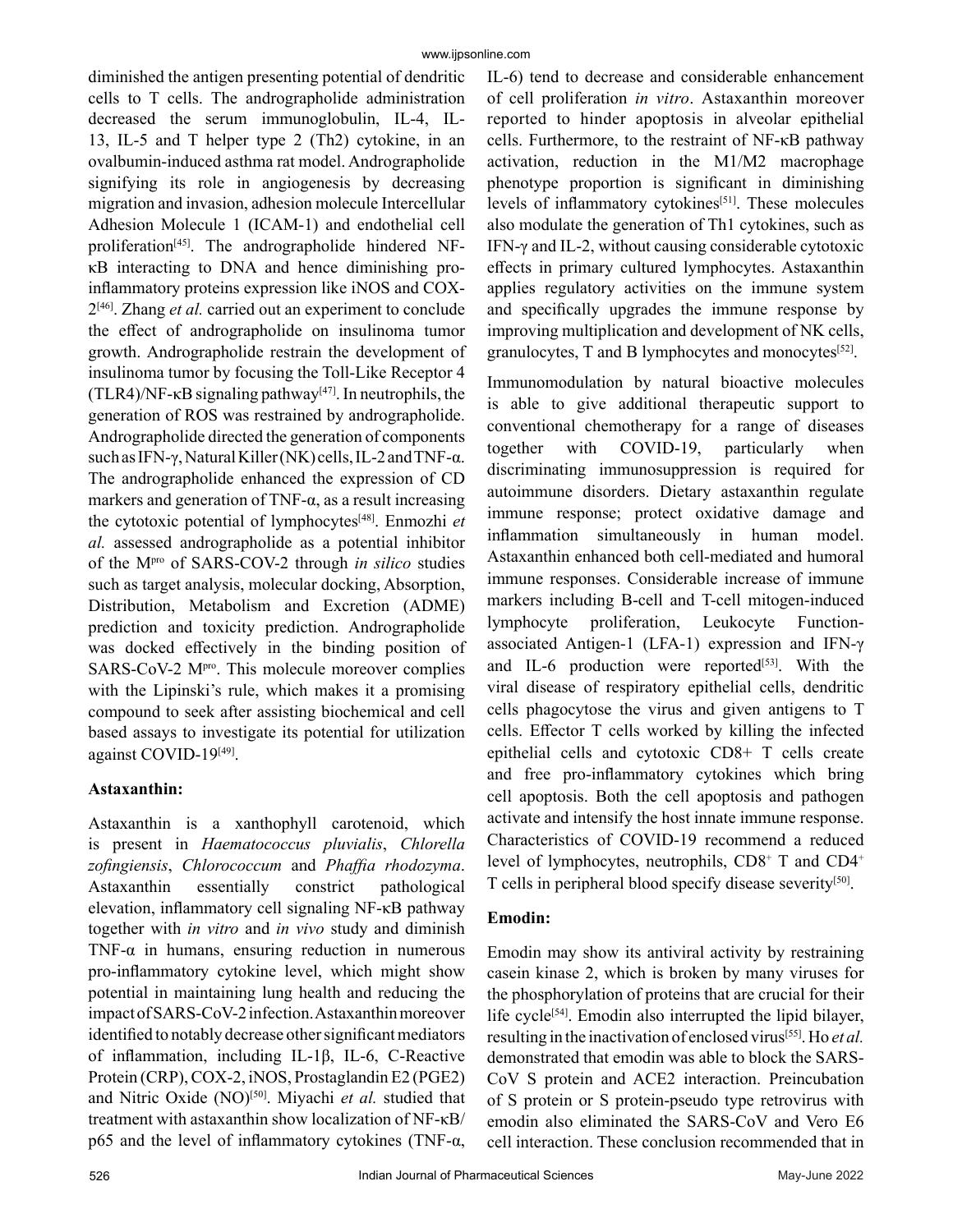addition to disrupting the viral envelope, emodin might stop SARS-CoV infection by opposing the interacting site of S protein with ACE2<sup>[56]</sup>. Promazine is a phenolic compound consisting of three cyclic rings which has been considered to show anti-SARS-CoV effect. Emodin along with promazine inhibited the S protein and ACE2 in a dose-dependent manner. This outcome suggested that the side chains except the anthraquinone skeleton have an immense impact on the S protein and ACE2 binding. These conclusions also point out that promazine shown anti-SARS effect by restraining both the virus access and protein processing<sup>[56,57]</sup>. Schwarz *et al.* observed that emodin capable of restraining the 3a ion channel of coronavirus SARS-CoV and Human Coronavirus OC43 (HCoV-OC43) plus virus discharge from HCoV-OC43 with a K1/2 value of about 20 μM. They propose that viral ion channels could be an excellent target for the development of antiviral agents[58].

## **Some other phytochemicals used in the treatment of COVID-19:**

A product of the plant *Artemisia annua*, artemisinin is a class of antimalarial medicines that have been marketed is used in the treatment. Increasing the severity of SARS-CoV-2 infection is associated with the development of pulmonary fibrosis, which is mediated by IL-1. There have been many studies that indicate that oxidative stress is linked with pulmonary illnesses and it is probable that the intake of natural antioxidants is beneficial in the treatment of lung fibrosis. The antioxidant activity of *Artemisia annua* extract is considerable, which is most likely owing to the high phenolic content of the extract. A derivative of *Artemisia annua* is artesunate, has shown promising effect in the treatment of pulmonary fibrosis. It works by blocking pro-fibrotic molecules linked with the disease<sup>[59]</sup>. Artemisinin and its derived molecules demonstrated an additional mode of interaction by binding to the Lysine (Lys) 353 and Lys31-binding hotspots of the SARS-CoV-2 spike protein and producing a better Autodock Vina score than hydroxychloroquine. Artemisinin and its derived molecules were found to have a higher Autodock Vina score than hydroxychloroquine. The findings of the research also showed that the complexes produced interfered with the SARS-CoV-2 Spike protein receptor site and stayed stable on the receptor site. Additionally, *Artemisia* has a high concentration of zinc, which has been shown to be beneficial for the immunomodulation impact of the host response as well as an increase in CD4 cell count<sup>[60]</sup>.

Betulinic acid (Bet) is a naturally occurring product with a pentacyclic triterpene nucleus that exhibits a broad spectrum of biological and pharmacological activities including antiviral, anti-HIV, antibacterial, antiinflammatory, anthelmintic, anticancer and antimalarial properties. Bet is found in plants and has a pentacyclic triterpene nucleus. Bet (A8) interacts with Glycine 274 (GLY 274), Leucine 287 (LEU 287), Methionine 276 (MET 276) and LEU 286 amino acids and forms two hydrogen bonds with each of these amino acids, which represents the majority of sulfhydryl groups in the amino acid. Despite this, Bet (A3) and Bet (A4) were the most often suggested possible inhibitors of COVID-19's primary protease<sup>[61]</sup>.

Luteolin substantially increases the amount of CD4<sup>+</sup> CD25<sup>+</sup> regulatory T-cells in murine splenic CD4<sup>+</sup> -T cells that have been activated with anti-CD3/anti-CD28 antibodies, as shown in this study. Luteolin also shown immunomodulatory action, reducing the amount of immune cells such as CD19<sup>+</sup> B, CD4<sup>+</sup> T, CD3-C-C chemokine receptor type  $3^+$  (CCR3<sup>+</sup>) and  $CD11b<sup>+</sup>$  Granulocyte-1 (Gr-1<sup>+</sup>) in the lungs of an inflamed airway mouse model with inflamed airways. Luteolin also has anti-inflammatory properties, since it inhibits the NF- $\kappa$ B pathway, lowers TNF- $\alpha$ , IL-6 and IL-1α levels and substantially decreases MPO activity in the blood. Additionally, luteolin had a protective effect against the Lipopolysaccharide (LPS)-induced Acute Lung Injury (ALI), mice model by inhibiting MAPK pathways, which resulted in the suppression of the NF-κB pathway and the degradation of IκB protein. By inhibiting microsomal PGE synthase 1 and 5-lipoxygenase, caflanone has anti-inflammatory action on the body.

It is widely known that flavonoids are phenolic natural compounds that are used in the treatment of a variety of illnesses, including viral infection, in both traditional and contemporary medicine. CoVs, particularly the current pandemic epidemic caused by the SARS-CoV-2 and identified as COVID-19, have been shown to be susceptible to flavonoids potential inhibitory action against them. All flavonoids were found in *in silico* as possible SARS-CoV-2 inhibitors. Specifically, it has been determined that M<sup>pro</sup> is needed for the replication of the SARS-CoV<sup>[62]</sup>. Further investigation revealed that the Mpro of SARS-CoV-2 and SARS-CoV are very similar. A dose-dependent antiviral activity against the HSV-1 and HSV-2 was also shown in cell cultures using quercetin. In cultured cells, it has been shown to suppress a number of different respiratory viruses.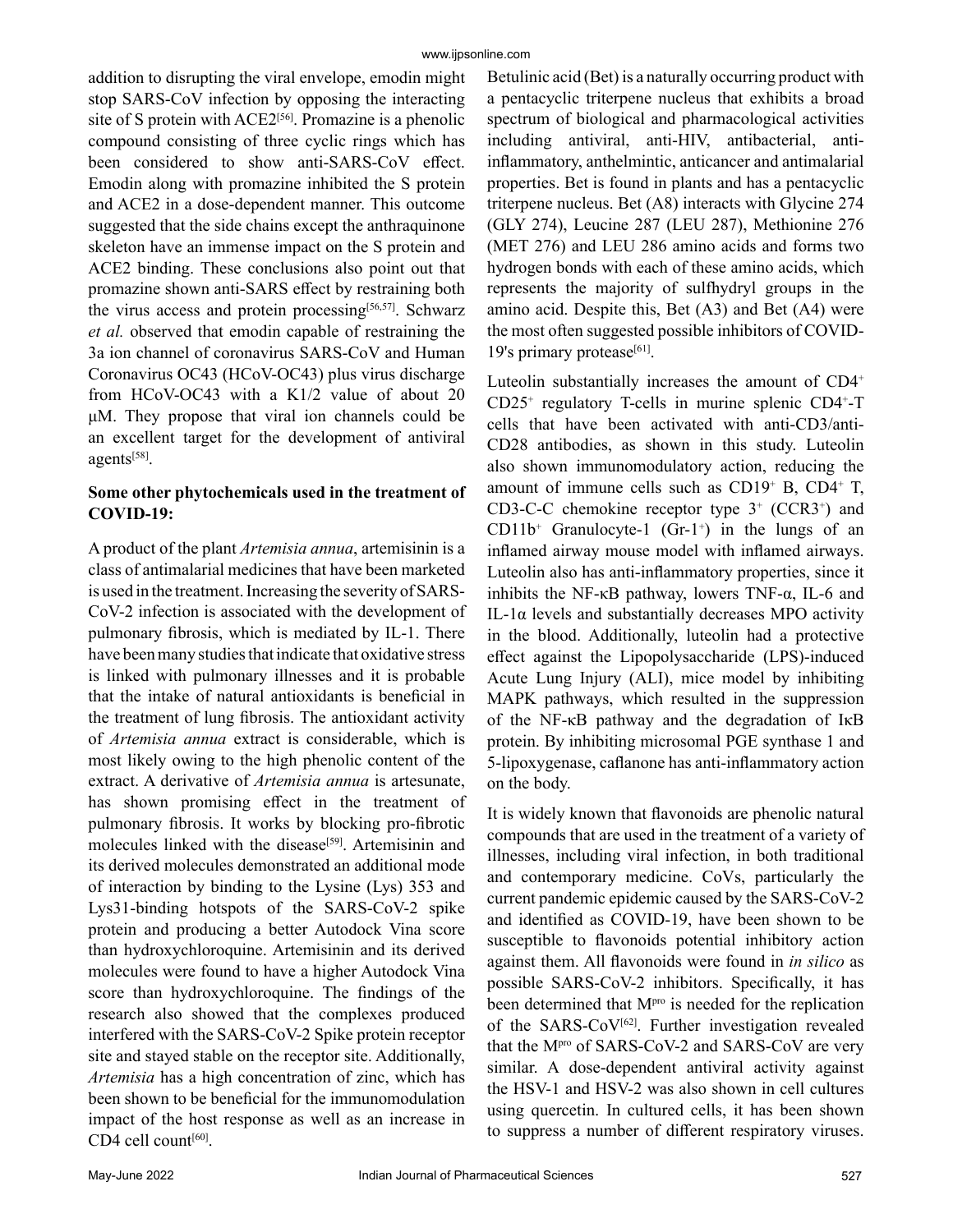Several rhinovirus, echovirus (type 7, 11, 12 and 19), coxsackievirus (A21 and B1) and poliovirus serotypes are inhibited in their cytopathic effects by this substance (type 1 Sabin). Antiviral action against the Canine distemper virus is shown by the fact that it reduces viral expression while increasing cellular survival. This compound has been investigated in different kinds and models of viral infection because of its potential antiviral actions on polymerases, proteases, reverse transcriptase, decreasing DNA gyrase and binding viral capsid proteins. 3CLpro was shown to be inhibited by this compound, which was discovered as one of the components of *Pichia pastoris*. Phytochemical studies have shown that quercetin-3-O-galactoside binds to SARS-CoV 3CLpro and inhibits its proteolytic activity $[63]$ . Chrysin has the ability to inhibit the NFκB, which regulates the production of genes encoding pro-inflammatory cytokines such as COX-2 and iNOS. Furthermore, it is an agonist of the Peroxisome Proliferator-Activated Receptors (PPAR) receptor, which inhibits the expression of COX-2, MPO and iNOS. The pre-treatment of mice with chrysin before they were exposed to cigarette smoking to induce inflammation of airway epithelial cells alleviated the inflammation by suppressing the release of TNF- $\alpha$ , IL-1α, IL-8 and MPO expression in the lung tissue, as well as the expression of MPO in the lung tissue. Chrysin also has the additional effect of inhibiting ERK and p38 phosphorylation. The immunomodulatory effect of chrysin on rat peritoneal macrophages was investigated in another study. Chrysin was found to stimulate macrophage lysosomal activity, which was involved in killing and digesting the microbial pathogens, as well as inhibiting the production of NO in this study. A docking research revealed that chrysin may bind poorly to COX-1 enzymes but strongly to COX-2 enzymes, suggesting that it has relative selectivity for COX-2 enzymes and as a result, lowers the likelihood of unwanted Gastrointestinal (GIT) side effects. Similar results were obtained when apigenin was administered prior to the induction of inflammation in human macrophages $[62, 63]$ .

Apigenin was shown to significantly decrease IL-6 production as well as the stability of IL-6 messenger RNA (mRNA). HCoV-Netherland 63 (NL63) replication was shown to be inhibited by tryptanthrin, which was discovered to be the most active component in *Strobilanthes cusia* leaf methanol extract in a celltype-independent manner. Intriguingly, tryptanthrin has a higher antiviral activity against HCoV-NL63 than indigodole B (5aR-ethyltryptanthrin), which has an additional ethyl moiety at C5a instead of the double bond in tryptanthrin. This demonstrates that the double bond in the quinazoline ring of the tryptanthrin skeleton is the active contributor to the antiviral tryptanthrin which also changes the antigenic structure of viral spike proteins and reduces the cleavage activity of Proteolipid Protein 2 (PLP2), which is linked with virucidal activity and inhibits the post-entry stage of HCoV-NL63 replication, in addition to other effects. Our particular interest is that the spike protein from HCoV-NL63 has significant sequence and structural similarities with the viruses that cause SARS and COVID-19, indicating that all of these viruses use the ACE2 receptor<sup>[64]</sup>. This is consistent with the fact that all of these viruses use the ACE2 receptor. Lycorine is a phenanthridine alkaloid from the Amaryllidaceae family that was discovered in the bulbs of the plant *Lycoris radiata*. Several CoV infections, including the SARS-CoV infection and four additional CoV infections, such as the HCoV-OC43 infection, the MERS-CoV infection, the Mouse Hepatitis Virus strain A59 (MHV-A59) infection, and the HCV-OC43 infection, have been shown to be inhibited by lycorine. Lycorine has been shown to inhibit viral RNA replication as well as viral protein synthesis in the presence of poliovirus, Enterovirus 71 (EV71) and H5N1 avian influenza virus. Recently, it was proposed that lycorine may block Zika virus viral RNA production and bind to the Zika RNA-dependent RNA polymerase (RdRp) protein, thus preventing the virus from spreading. According to the findings, lycorine forms hydrogen bonds with RdRp at the amino acid residues Aspartic acid 623 (Asp623), Asp691 and Serine 759 (Ser759), which is comparable to remdesivir<sup>[65]</sup>.

## **CONCLUSION**

nCoV (COVID-19) is causing an increasing number of cases of pneumonia and was declared a Public Health Emergency of International concern by the World Health Organization.

According to WHO, major concern among public health throughout the world and many countries have taken precautionary measures against the virus and Government officials in all countries continue to make hard work to diminish person to person contact by facilitating area wise shutdowns of public places plus a variety of steps have been instigated to ensure the security of the public, similar to social distancing and self-quarantine which limits our social interactions.

Although a large number of review articles have been published since the COVID-19 epidemic, the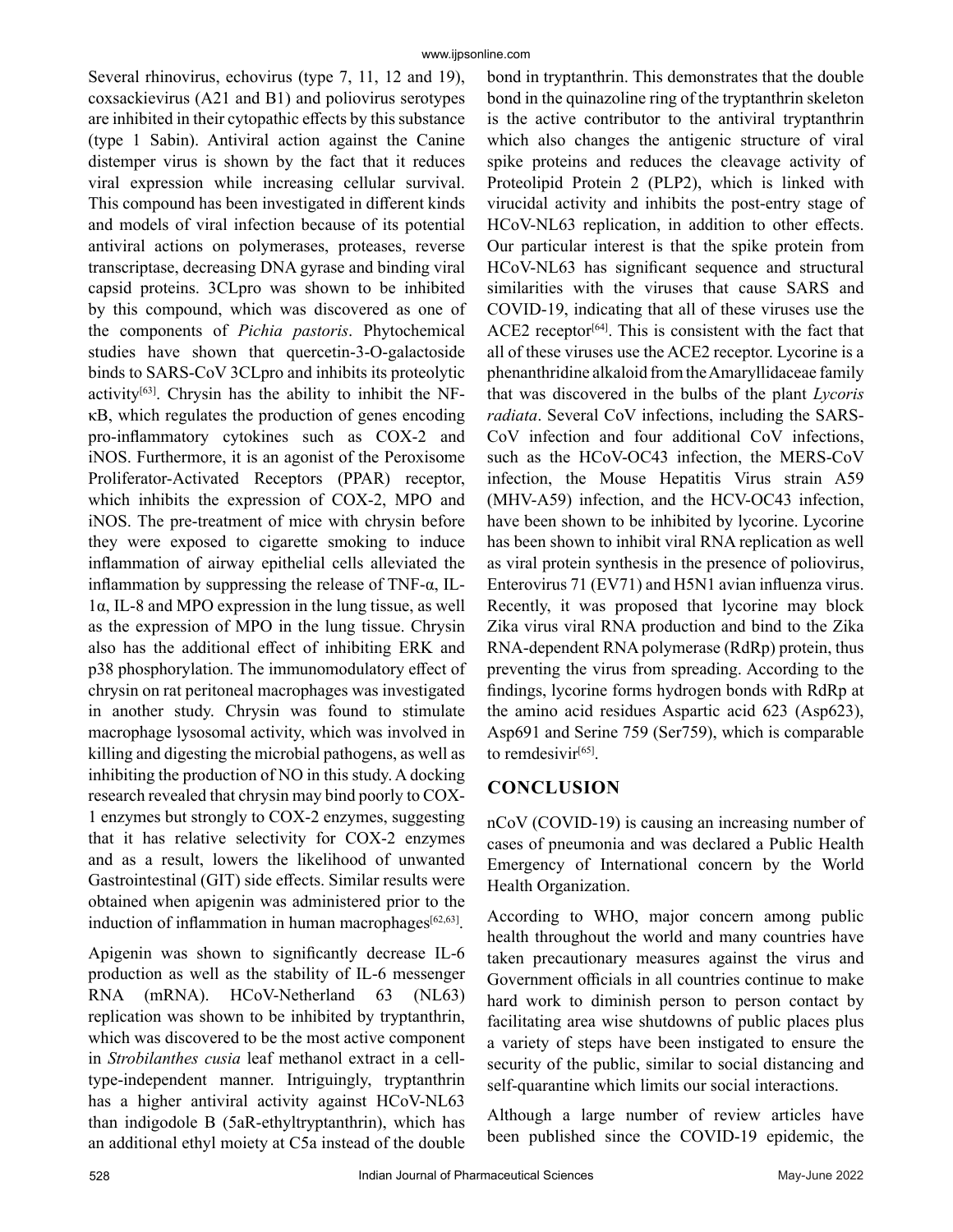#### www.ijpsonline.com

significance of natural products in the prevention and treatment of SARS-CoV-2 has received little attention. However, there is a body of research describing a variety of naturally occurring chemicals that have strong anti-SARS-CoV and anti-MERS-CoV action. Unquestionably, there is a high degree of sequence similarity between SARS CoV-2 and either SARS-CoV or MERS-CoV. The use of computational methods to repurpose these anti-SARS-CoV or anti-MERS-CoV natural compounds may lead to the identification of candidates for the development of COVID-19 medication that is both safe and cost-effective.

Herbal medicines have gathered thousand-of-year's experiences in the treatment of pandemic and endemic diseases. Providing complementary and alternative treatments are still urgently needed for the management of patients with SARS-CoV-2 infection, experiences in herbal medicine is certainly worth learning. Fighting against existing pandemic also give an opportunity to test the true significance of phytomedicine in treating promising infectious diseases. Numerous phytochemicals have revealed inhibitory activity against HIV proteases which also have immunomodulatory activity and these molecules can be promising drugs for COVID-19. These phytochemicals can be used to ameliorate the symptoms of COVID-19. Though many phytochemicals have been identified, a lot of research has to be carried out for the development of drug specific to SARS-CoV-2. Therefore, it is important to explore the effect of these prescribed phytochemicals on SARS-CoV-2.

## **Acknowledgements:**

The authors recognize the contribution of MPREX healthcare for the financial and infrastructural assistance provided during the present review work.

## **Conflict of interests:**

The authors declared no conflict of interest.

## **REFERENCES**

- 1. Yang Y, Peng F, Wang R, Guan K, Jiang T, Xu G, *et al.* [The](https://www.sciencedirect.com/science/article/abs/pii/S0896841120300470?via%3Dihub)  [deadly coronaviruses: The 2003 SARS pandemic and the](https://www.sciencedirect.com/science/article/abs/pii/S0896841120300470?via%3Dihub)  [2020 novel coronavirus epidemic in China.](https://www.sciencedirect.com/science/article/abs/pii/S0896841120300470?via%3Dihub) J Autoimmun 2020;109:102434.
- 2. Fung TS, Liu DX. [Human coronavirus: Host-pathogen](https://www.annualreviews.org/doi/10.1146/annurev-micro-020518-115759)  [interaction](https://www.annualreviews.org/doi/10.1146/annurev-micro-020518-115759). Annu Rev Microbiol 2019;73:529-57.
- Seah I, Agrawal R. Can the coronavirus disease 2019 [\(COVID-19\) affect the eyes? A review of coronaviruses and](https://www.tandfonline.com/doi/full/10.1080/09273948.2020.1738501)  [ocular implications in humans and animals](https://www.tandfonline.com/doi/full/10.1080/09273948.2020.1738501). Ocul Immunol Inflamm 2020;28(3):391-5.
- 4. Li H, Liu SM, Yu XH, Tang SL, Tang CK. [Coronavirus disease](https://www.sciencedirect.com/science/article/pii/S0924857920301011?via%3Dihub)

[2019 \(COVID-19\): Current status and future perspectives](https://www.sciencedirect.com/science/article/pii/S0924857920301011?via%3Dihub). Int J Antimicrob Agents 2020;55(5):105951.

- 5. Mousavizadeh L, Ghasemi S. [Genotype and phenotype of](https://www.sciencedirect.com/science/article/pii/S1684118220300827?via%3Dihub) [COVID-19: Their roles in pathogenesis.](https://www.sciencedirect.com/science/article/pii/S1684118220300827?via%3Dihub) J Microbiol Immunol Infect 2021;54(2):159-63.
- 6. Rothan HA, Byrareddy SN. [The epidemiology and](https://www.sciencedirect.com/science/article/pii/S0896841120300469?via%3Dihub) [pathogenesis of coronavirus disease \(COVID-19\) outbreak.](https://www.sciencedirect.com/science/article/pii/S0896841120300469?via%3Dihub) J Autoimmun 2020;109:102433.
- 7. Zhou P, Yang XL, Wang XG, Hu B, Zhang L, Zhang W, *et al.* [A pneumonia outbreak associated with a new coronavirus of](https://www.nature.com/articles/s41586-020-2951-z) [probable bat origin.](https://www.nature.com/articles/s41586-020-2951-z) Nature 2020;579(7798):270-3.
- 8. Rothe C, Schunk M, Sothmann P, Bretzel G, Froeschl G, Wallrauch C, *et al.* [Transmission of 2019-nCoV infection](https://www.nejm.org/doi/10.1056/NEJMc2001468) [from an asymptomatic contact in Germany.](https://www.nejm.org/doi/10.1056/NEJMc2001468) N Engl J Med 2020;382(10):970-1.
- 9. Liu Y, Gayle AA, Wilder-Smith A, Rocklöv J. [The reproductive](https://academic.oup.com/jtm/article/27/2/taaa021/5735319) [number of COVID-19 is higher compared to SARS coronavirus](https://academic.oup.com/jtm/article/27/2/taaa021/5735319). J Travel Med 2020;27(2):1-4.
- 10. Zu ZY, Jiang MD, Xu PP, Chen W, Ni QQ, Lu GM, *et al.* [Coronavirus disease 2019 \(COVID-19\): A perspective from](https://pubs.rsna.org/doi/10.1148/radiol.2020200490) [China.](https://pubs.rsna.org/doi/10.1148/radiol.2020200490) Radiology 2020;296(2):E15-25.
- 11. Chu DK, Pan Y, Cheng SM, Hui KP, Krishnan P, Liu Y, *et al.* [Molecular diagnosis of a novel coronavirus \(2019-nCoV\)](https://academic.oup.com/clinchem/article/66/4/549/5719336?login=false) [causing an outbreak of pneumonia](https://academic.oup.com/clinchem/article/66/4/549/5719336?login=false). Clin Chem 2020;66(4):549- 55.
- 12. To KK, Tsang OT, Yip CC, Chan KH, Wu TC, Chan JM, *et al.* [Consistent detection of 2019 novel coronavirus in saliva](https://academic.oup.com/cid/article/71/15/841/5734265?login=false). Clin Infect Dis 2020;71(15):841-3.
- 13. Zhang F, Abudayyeh OO, Gootenberg JS. [A protocol for](https://www.synthego.com/publications/a-protocol-for-detection-of-covid-19-using-crispr-diagnostics) [detection of COVID-19 using CRISPR diagnostics](https://www.synthego.com/publications/a-protocol-for-detection-of-covid-19-using-crispr-diagnostics). A protocol for detection of COVID-19 using CRISPR diagnostics; 2020:1-8.
- 14. Elfiky AA. [Anti-HCV, nucleotide inhibitors, repurposing](https://www.sciencedirect.com/science/article/pii/S0024320520302253?via%3Dihub) [against COVID-19](https://www.sciencedirect.com/science/article/pii/S0024320520302253?via%3Dihub). Life Sci 2020;248:117477.
- 15. Bunte K, Beikler T. [Th17 cells and the IL-23/IL-17 axis](https://www.mdpi.com/1422-0067/20/14/3394) [in the pathogenesis of periodontitis and immune-mediated](https://www.mdpi.com/1422-0067/20/14/3394) [inflammatory diseases](https://www.mdpi.com/1422-0067/20/14/3394). Int J Mol Sci 2019;20(14):3394.
- 16. Chen N, Zhou M, Dong X, Qu J, Gong F, Han Y, *et al.* [Epidemiological and clinical characteristics of 99 cases of 2019](https://www.thelancet.com/journals/lancet/article/PIIS0140-6736(20)30211-7/fulltext) [novel coronavirus pneumonia in Wuhan, China: A descriptive](https://www.thelancet.com/journals/lancet/article/PIIS0140-6736(20)30211-7/fulltext) [study](https://www.thelancet.com/journals/lancet/article/PIIS0140-6736(20)30211-7/fulltext). Lancet 2020;395(10223):507-13.
- 17. Wang M, Cao R, Zhang L, Yang X, Liu J, Xu M, *et al.* [Remdesivir and chloroquine effectively inhibit the recently](https://www.nature.com/articles/s41422-020-0282-0) [emerged novel coronavirus \(2019-nCoV\)](https://www.nature.com/articles/s41422-020-0282-0) *in vitro*. Cell Res 2020;30(3):269-71.
- 18. Almodaifer S, Alsibaie N, Alhoumendan G, Alammari G, Kavita MS. [Role of phytochemicals in health and nutrition](https://www.semanticscholar.org/paper/Role-of-Phytochemicals-in-Health-and-Nutrition-Almodaifer-Alsibaie/7d4e46924bd58253a60968889138252d20622873). BAO J Nutr 2017;3:28-34.
- 19. Mukhopadhyay MK, Banerjee P, Nath D. [Phytochemicals](https://www.ijser.org/paper/Phytochemicals-biomolecules-for-prevention-and-treatment-of-human-diseases-a-review.html)[biomolecules for prevention and treatment of human diseases-a](https://www.ijser.org/paper/Phytochemicals-biomolecules-for-prevention-and-treatment-of-human-diseases-a-review.html) [review.](https://www.ijser.org/paper/Phytochemicals-biomolecules-for-prevention-and-treatment-of-human-diseases-a-review.html) Int J Sci Eng Res 2012;3(7):1-32.
- 20. Naithani R, Huma LC, Holland LE, Shukla D, McCormick DL, Mehta RG, *et al.* [Antiviral activity of phytochemicals: A](http://www.eurekaselect.com/article/28242) [comprehensive review](http://www.eurekaselect.com/article/28242). Mini Rev Med Chem 2008;8(11):1106- 33.
- 21. Vellingiri B, Jayaramayya K, Iyer M, Narayanasamy A, Govindasamy V, Giridharan B, *et al.* [COVID-19: A promising](https://www.sciencedirect.com/science/article/pii/S0048969720317903?via%3Dihub) [cure for the global panic](https://www.sciencedirect.com/science/article/pii/S0048969720317903?via%3Dihub). Sci Total Environ 2020;725:138277.
- 22. Akram M, Tahir IM, Shah SM, Mahmood Z, Altaf A, Ahmad K, *et al.* [Antiviral potential of medicinal plants against HIV,](https://onlinelibrary.wiley.com/doi/10.1002/ptr.6024) [HSV, influenza, hepatitis and coxsackievirus: A systematic](https://onlinelibrary.wiley.com/doi/10.1002/ptr.6024) [review.](https://onlinelibrary.wiley.com/doi/10.1002/ptr.6024) Phytother Res 2018;32(5):811-22.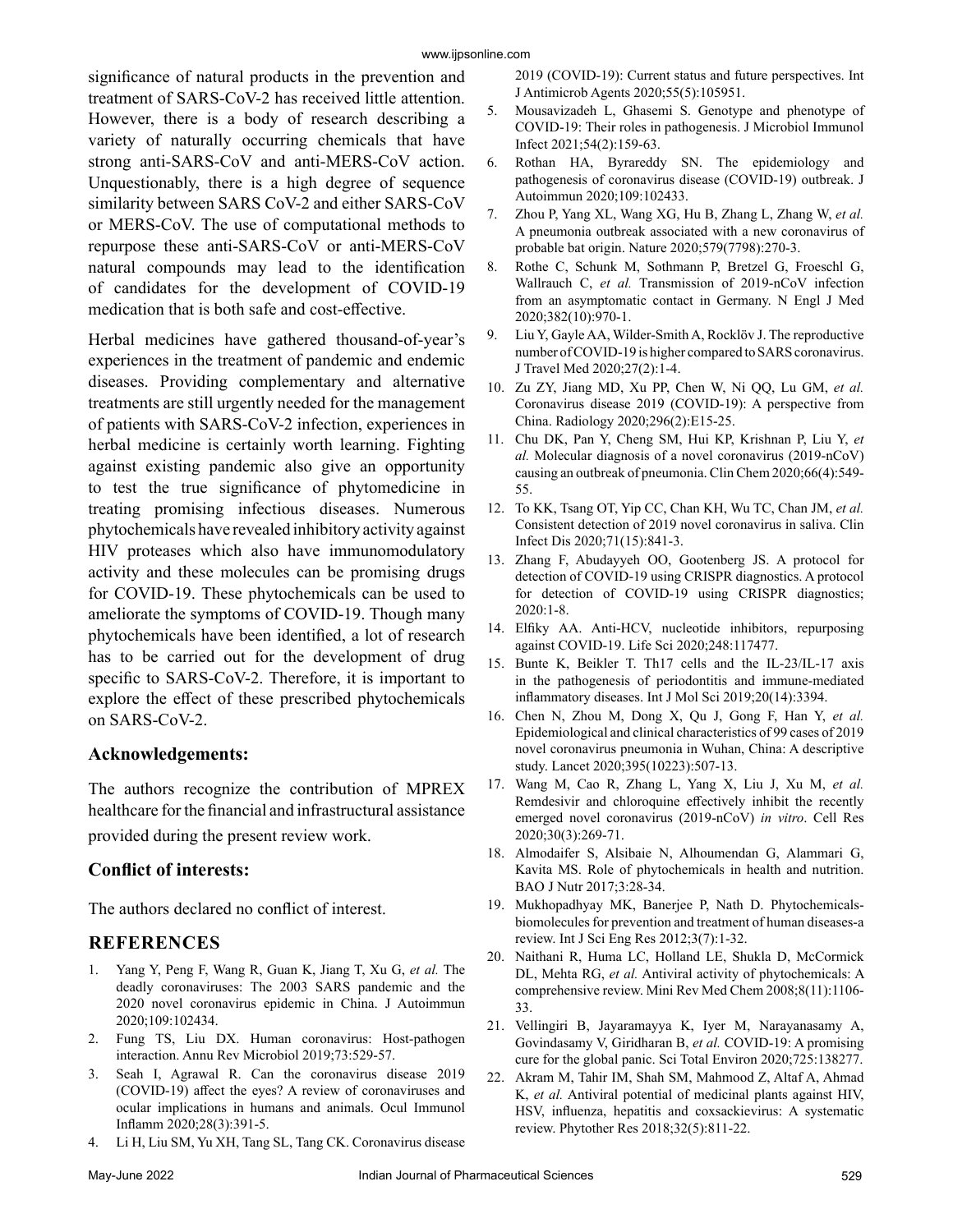- 23. Utomo RY, Ikawati M, Meiyanto E. [Revealing the potency of](https://www.preprints.org/manuscript/202003.0214/v1)  [citrus and galangal constituents to halt SARS-CoV-2 infection.](https://www.preprints.org/manuscript/202003.0214/v1) Preprints 2020:1-8.
- 24. Wen CC, Kuo YH, Jan JT, Liang PH, Wang SY, Liu HG, *et al.* [Specific plant terpenoids and lignoids possess potent](https://pubs.acs.org/doi/10.1021/jm070295s)  [antiviral activities against severe acute respiratory syndrome](https://pubs.acs.org/doi/10.1021/jm070295s)  [coronavirus](https://pubs.acs.org/doi/10.1021/jm070295s). J Med Chem 2007;50(17):4087-95.
- 25. Khaerunnisa S, Kurniawan H, Awaluddin R, Suhartati S, Soetjipto S. [Potential inhibitor of COVID-19 main protease](https://www.preprints.org/manuscript/202003.0226/v1)  (Mpro) from several medicinal plant compounds by molecular [docking study.](https://www.preprints.org/manuscript/202003.0226/v1) Preprints 2020:1-14.
- 26. Obata K, Kojima T, Masaki T, Okabayashi T, Yokota S, Hirakawa S, *et al.* [Curcumin prevents replication of respiratory](https://journals.plos.org/plosone/article?id=10.1371/journal.pone.0070225)  [syncytial virus and the epithelial responses to it in human nasal](https://journals.plos.org/plosone/article?id=10.1371/journal.pone.0070225)  [epithelial cells.](https://journals.plos.org/plosone/article?id=10.1371/journal.pone.0070225) PLoS One 2013;8(9):e70225.
- 27. Lin SC, Ho CT, Chuo WH, Li S, Wang TT, Lin CC. [Effective](https://bmcinfectdis.biomedcentral.com/articles/10.1186/s12879-017-2253-8)  [inhibition of MERS-CoV infection by resveratrol](https://bmcinfectdis.biomedcentral.com/articles/10.1186/s12879-017-2253-8). BMC Infect Dis 2017;17(1):1-10.
- 28. Cui Q, Fu Q, Zhao X, Song X, Yu J, Yang Y, *et al.* [Protective](https://journals.plos.org/plosone/article?id=10.1371/journal.pone.0192692)  [effects and immunomodulation on piglets infected with](https://journals.plos.org/plosone/article?id=10.1371/journal.pone.0192692)  [rotavirus following resveratrol supplementation.](https://journals.plos.org/plosone/article?id=10.1371/journal.pone.0192692) PLoS One 2018;13(2):e0192692.
- 29. Zhao X, Cui Q, Fu Q, Song X, Jia R, Yang Y, *et al.* [Antiviral](https://www.nature.com/articles/s41598-017-09365-0)  [properties of resveratrol against pseudorabies virus are](https://www.nature.com/articles/s41598-017-09365-0)  [associated with the inhibition of IκB kinase activation.](https://www.nature.com/articles/s41598-017-09365-0) Sci Rep 2017;7(1):1-1.
- 30. Pandurangan AK, Mohebali N, Esa NM, Looi CY, Ismail S, Saadatdoust Z. [Gallic acid suppresses inflammation in dextran](https://www.sciencedirect.com/science/article/pii/S1567576915300771?via%3Dihub)  [sodium sulfate-induced colitis in mice: Possible mechanisms.](https://www.sciencedirect.com/science/article/pii/S1567576915300771?via%3Dihub) Int Immunopharmacol 2015;28(2):1034-43.
- 31. Park JC, Han WD, Park JR, Choi SH, Choi JW. [Changes in](https://www.sciencedirect.com/science/article/abs/pii/S0378874105004137?via%3Dihub)  [hepatic drug metabolizing enzymes and lipid peroxidation](https://www.sciencedirect.com/science/article/abs/pii/S0378874105004137?via%3Dihub)  [by methanol extract and major compound of](https://www.sciencedirect.com/science/article/abs/pii/S0378874105004137?via%3Dihub) *Orostachys [japonicus](https://www.sciencedirect.com/science/article/abs/pii/S0378874105004137?via%3Dihub)*. J Ethnopharmacol 2005;102(3):313-8.
- 32. Kahkeshani N, Farzaei F, Fotouhi M, Alavi SS, Bahramsoltani R, Naseri R, *et al.* [Pharmacological effects of gallic acid in](https://ijbms.mums.ac.ir/article_12251.html)  [health and diseases: A mechanistic review.](https://ijbms.mums.ac.ir/article_12251.html) Iran J Basic Med Sci 2019;22(3):225.
- 33. Lee JH, Oh M, Seok JH, Kim S, Lee DB, Bae G, *et al.* [Antiviral](https://www.mdpi.com/1999-4915/8/6/157)  [effects of black raspberry \(](https://www.mdpi.com/1999-4915/8/6/157)*Rubus coreanus*) seed and its gallic [acid against influenza virus infection](https://www.mdpi.com/1999-4915/8/6/157). Viruses 2016;8(6):157.
- 34. El Sohaimy S, Abdo N, Shehata MG, Moheyeldin O. [Inhibition](https://ejchem.journals.ekb.eg/article_142912.html)  [of COVID-19 RNA-dependent RNA polymerase by natural](https://ejchem.journals.ekb.eg/article_142912.html)  [bioactive compounds: Molecular docking analysis](https://ejchem.journals.ekb.eg/article_142912.html). Egypt J Chem 2021;64(4):3-4.
- 35. Kuhn JH, Li W, Choe H, Farzan M. [Angiotensin-converting](https://www.nature.com/articles/nature02145)  [enzyme 2: A functional receptor for SARS coronavirus.](https://www.nature.com/articles/nature02145) Cell Mol Life Sci 2004;61(21):2738-43.
- 36. Luo P, Liu D, Li J. [Pharmacological perspective: Glycyrrhizin](https://www.sciencedirect.com/science/article/pii/S0924857920301539?via%3Dihub)  [may be an efficacious therapeutic agent for COVID-19](https://www.sciencedirect.com/science/article/pii/S0924857920301539?via%3Dihub). Int J Antimicrob Agents 2020;55(6):105995.
- 37. Mauricio I, Francischetti B, Monteiro RQ, Guimarães JA. [Identification of glycyrrhizin as a thrombin inhibitor](https://www.sciencedirect.com/science/article/abs/pii/S0006291X97967358?via%3Dihub). Biochem Biophys Res Commun 1997;235(1):259-63.
- 38. Mendes-Silva W, Assafim M, Ruta B, Monteiro RQ, Guimarães JA, Zingali RB. [Antithrombotic effect of glycyrrhizin, a plant](https://www.thrombosisresearch.com/article/S0049-3848(03)00542-5/fulltext)[derived thrombin inhibitor.](https://www.thrombosisresearch.com/article/S0049-3848(03)00542-5/fulltext) Thromb Res 2003;112(1):93-8.
- 39. Kumar V, Dhanjal JK, Kaul SC, Wadhwa R, Sundar D. Withanone and caffeic acid phenethyl ester are predicted to interact with main protease (MPro) of SARS-CoV-2 and inhibit its activity. J Biomol Struct Dyn 2021;39(11):3842-54.
- 40. Balkrishna A, Pokhrel S, Singh J, Varshney A. [Withanone](https://www.dovepress.com/withanone-from-withania-somnifera-attenuates-sars-cov-2-rbd-and-host-a-peer-reviewed-fulltext-article-DDDT) from *Withania somnifera* [may inhibit novel coronavirus](https://www.dovepress.com/withanone-from-withania-somnifera-attenuates-sars-cov-2-rbd-and-host-a-peer-reviewed-fulltext-article-DDDT) [\(COVID-19\) entry by disrupting interactions between viral](https://www.dovepress.com/withanone-from-withania-somnifera-attenuates-sars-cov-2-rbd-and-host-a-peer-reviewed-fulltext-article-DDDT) [S-protein receptor binding domain and host ACE2 receptor](https://www.dovepress.com/withanone-from-withania-somnifera-attenuates-sars-cov-2-rbd-and-host-a-peer-reviewed-fulltext-article-DDDT). Research Square 2020;1-21.
- 41. Misawa T, Takahama M, Kozaki T, Lee H, Zou J, Saitoh T, *et al.* [Microtubule-driven spatial arrangement of mitochondria](https://www.nature.com/articles/ni.2550) [promotes activation of the NLRP3 inflammasome](https://www.nature.com/articles/ni.2550). Nat Immunol 2013;14(5):454-60.
- 42. Martínez GJ, Robertson S, Barraclough J, Xia Q, Mallat Z, Bursill C, *et al.* [Colchicine acutely suppresses local cardiac](https://www.ahajournals.org/doi/10.1161/JAHA.115.002128) [production of inflammatory cytokines in patients with an acute](https://www.ahajournals.org/doi/10.1161/JAHA.115.002128) [coronary syndrome.](https://www.ahajournals.org/doi/10.1161/JAHA.115.002128) J Am Heart Assoc 2015;4(8):e002128.
- 43. Robertson S, Martínez GJ, Payet CA, Barraclough JY, Celermajer DS, Bursill C, *et al.* [Colchicine therapy in acute](https://portlandpress.com/clinsci/article-abstract/130/14/1237/71504/Colchicine-therapy-in-acute-coronary-syndrome?redirectedFrom=fulltext) [coronary syndrome patients acts on caspase-1 to suppress](https://portlandpress.com/clinsci/article-abstract/130/14/1237/71504/Colchicine-therapy-in-acute-coronary-syndrome?redirectedFrom=fulltext) [NLRP3 inflammasome monocyte activation.](https://portlandpress.com/clinsci/article-abstract/130/14/1237/71504/Colchicine-therapy-in-acute-coronary-syndrome?redirectedFrom=fulltext) Clin Sci 2016;130(14):1237-46.
- 44. Deftereos SG, Siasos G, Giannopoulos G, Vrachatis DA, Angelidis C, Giotaki SG, *et al.* [The Greek study in the](https://www.sciencedirect.com/science/article/pii/S1109966620300610?via%3Dihub) [effects of colchicine in COVID-19 complications prevention](https://www.sciencedirect.com/science/article/pii/S1109966620300610?via%3Dihub) [\(GRECCO-19 study\): Rationale and study design](https://www.sciencedirect.com/science/article/pii/S1109966620300610?via%3Dihub). Hellenic J Cardiol 2020;61(1):42-5.
- 45. Chiou WF, Chen CF, Lin JJ. [Mechanisms of suppression](https://www.ncbi.nlm.nih.gov/pmc/articles/PMC1571992/) [of inducible nitric oxide synthase \(iNOS\) expression in](https://www.ncbi.nlm.nih.gov/pmc/articles/PMC1571992/) [RAW 264.7 cells by andrographolide](https://www.ncbi.nlm.nih.gov/pmc/articles/PMC1571992/). Br J Pharmacol 2000;129(8):1553-60.
- 46. Jantan I, Ahmad W, Bukhari SN. [Plant-derived](https://www.frontiersin.org/articles/10.3389/fpls.2015.00655/full) [immunomodulators: An insight on their preclinical evaluation](https://www.frontiersin.org/articles/10.3389/fpls.2015.00655/full) [and clinical trials](https://www.frontiersin.org/articles/10.3389/fpls.2015.00655/full). Front Plant Sci 2015;6:655.
- 47. Zhang QQ, Ding Y, Lei Y, Qi CL, He XD, Lan T, *et al.* [Andrographolide suppress tumor growth by inhibiting TLR4/](https://www.ijbs.com/v10p0404.htm) [NF-κB signaling activation in insulinoma](https://www.ijbs.com/v10p0404.htm). Int J Biol Sci 2014;10(4):404.
- 48. Rajagopal S, Kumar RA, Deevi DS, Satyanarayana C, Rajagopalan R. [Andrographolide, a potential cancer](https://onlinelibrary.wiley.com/doi/abs/10.1046/j.1359-4117.2003.01090.x) [therapeutic agent isolated from](https://onlinelibrary.wiley.com/doi/abs/10.1046/j.1359-4117.2003.01090.x) *Andrographis paniculata*. J Exp Ther Oncol 2003;3(3):147-58.
- 49. Enmozhi SK, Raja K, Sebastine I, Joseph J. [Andrographolide](https://www.tandfonline.com/doi/full/10.1080/07391102.2020.1760136) [as a potential inhibitor of SARS-CoV-2 main protease: An](https://www.tandfonline.com/doi/full/10.1080/07391102.2020.1760136) *in silico* [approach.](https://www.tandfonline.com/doi/full/10.1080/07391102.2020.1760136) J Biomol Struct Dyn 2021;39(9):3092-8.
- 50. Talukdar J, Dasgupta S, Nagle V, Bhadra B. [COVID-19:](https://papers.ssrn.com/sol3/papers.cfm?abstract_id=3579738) [Potential of microalgae derived natural astaxanthin as](https://papers.ssrn.com/sol3/papers.cfm?abstract_id=3579738) [adjunctive supplement in alleviating cytokine storm.](https://papers.ssrn.com/sol3/papers.cfm?abstract_id=3579738) SSRN 2020:1-17.
- 51. Miyachi M, Matsuno T, Asano K, Mataga I. [Anti-inflammatory](https://www.jstage.jst.go.jp/article/jcbn/56/3/56_14-109/_article) [effects of astaxanthin in the human gingival keratinocyte line](https://www.jstage.jst.go.jp/article/jcbn/56/3/56_14-109/_article) [NDUSD-1.](https://www.jstage.jst.go.jp/article/jcbn/56/3/56_14-109/_article) J Clin Biochem Nutr 2015:14-9.
- 52. Lin KH, Lin KC, Lu WJ, Thomas PA, Jayakumar T, Sheu JR. [Astaxanthin, a carotenoid, stimulates immune responses](https://www.mdpi.com/1422-0067/17/1/44) [by enhancing IFN-γ and IL-2 secretion in primary cultured](https://www.mdpi.com/1422-0067/17/1/44) [lymphocytes](https://www.mdpi.com/1422-0067/17/1/44) *in vitro* and *ex vivo*. Int J Mol Sci 2015;17(1):44.
- 53. Park JS, Kim HW, Mathison BD, Hayek MG, Massimino S, Reinhart GA, *et al.* [Astaxanthin uptake in domestic dogs and](https://nutritionandmetabolism.biomedcentral.com/articles/10.1186/1743-7075-7-52) [cats](https://nutritionandmetabolism.biomedcentral.com/articles/10.1186/1743-7075-7-52). Nutr Metab 2010;7(1):1-8.
- 54. Battistutta R, Sarno S, de Moliner E, Papinutto E, Zanotti G, Pinna LA. [The replacement of ATP by the competitive inhibitor](https://www.sciencedirect.com/science/article/pii/S0021925819794459?via%3Dihub) [emodin induces conformational modifications in the catalytic site](https://www.sciencedirect.com/science/article/pii/S0021925819794459?via%3Dihub) [of protein kinase CK2](https://www.sciencedirect.com/science/article/pii/S0021925819794459?via%3Dihub). J Biol Chem 2000;275(38):29618-22.
- 55. Sydiskis RJ, Owen DG, Lohr JL, Rosler KH, Blomster RN. [Inactivation of enveloped viruses by anthraquinones extracted](https://journals.asm.org/doi/abs/10.1128/AAC.35.12.2463) [from plants.](https://journals.asm.org/doi/abs/10.1128/AAC.35.12.2463) Antimicrob Agents Chemother 1991;35(12):2463- 6.